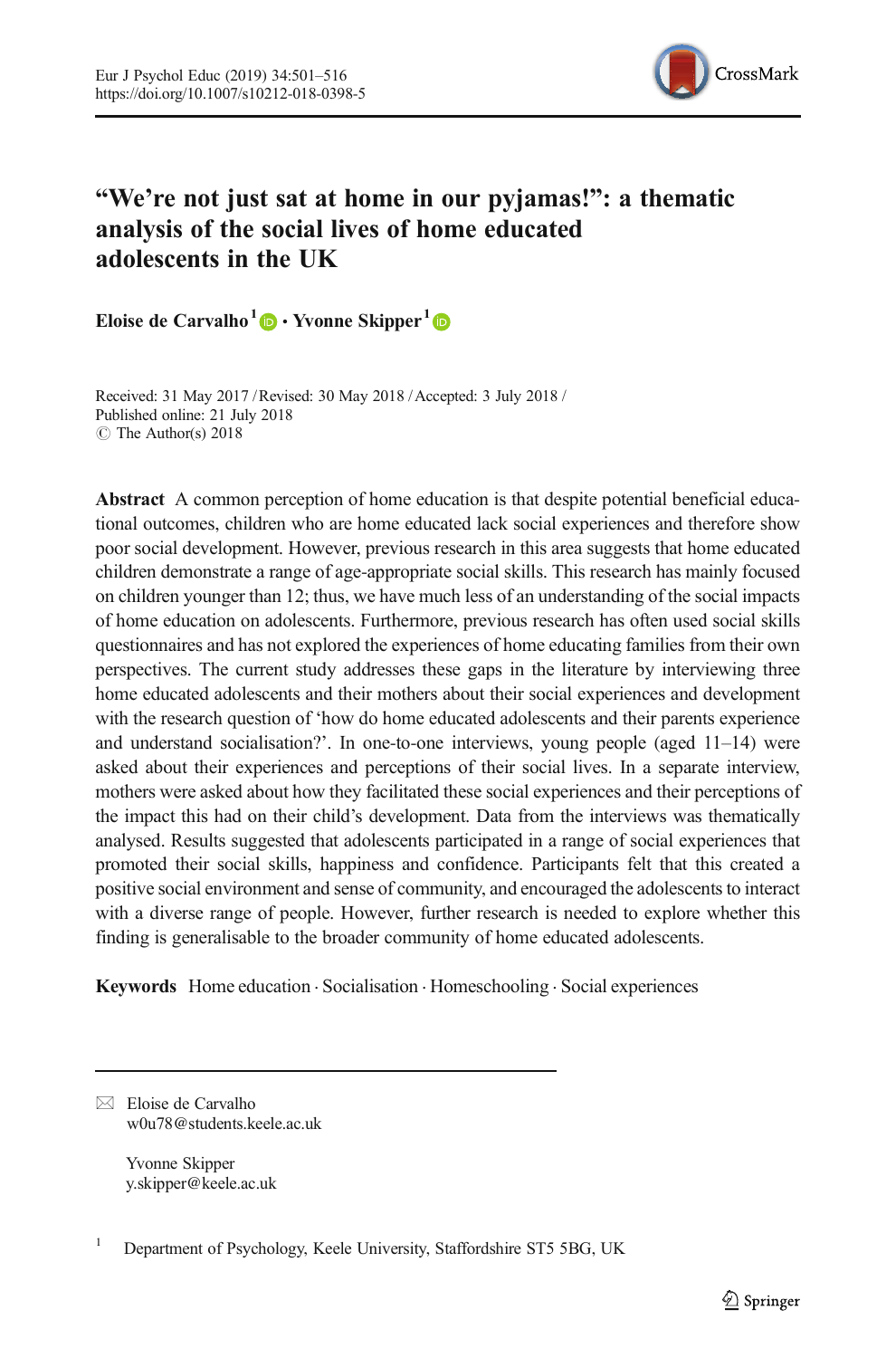Elective home education is described as "parents' decisions to provide education for their children at home instead of sending them to school" (Department for Education [2013,](#page-14-0) p. 3). In the UK, home education is on the rise: the number of children recorded by local authorities as 'home educated' has doubled in the last 6 years (Staufenberg [2017](#page-15-0)). However, it is difficult to accurately estimate the number of children who are being home educated in the UK because parents are under no obligation to register their intent with the local education authority. A freedom of information request to local authorities indicated that 29,805 children are currently home educated (Staufenberg [2017\)](#page-15-0). Nevertheless, because this figure only relates to 86 out of 152 councils, the actual number is likely to be much larger. This demonstrates the importance of better understanding experiences of home education.

In the USA, Ray's ([2013](#page-14-0)) systematic review found that perceptions of home education amongst educators were predominantly negative. This negativity included concerns regarding a lack of sense of community and prevention of social interaction. According to Romanowski's [\(2006\)](#page-14-0) review, the most common concern about home education is that it produces social misfits. It is often believed that home educated children are isolated from the outside world and thus lack the social skills necessary to function in society. Therefore, the primary concern surrounding home education appears to be centred not on education but socialisation.

Romanowski [\(2006\)](#page-14-0) observed that many people assume that conventional schooling offers socialising experiences that home education cannot, such as team sports. Yet, many home educated children take part in numerous activities to aid social development, such as dance classes, the Scouts, and volunteer work (Romanowski [2006\)](#page-14-0). While these experiences are also available to conventionally schooled children, the greater flexibility of home education may allow young people to spend more time in these activities and allow them to participate in a wider range of opportunities. Furthermore, perhaps some of the social interactions experienced in schools are not the kind that parents want their children to be involved in; bullying is prevalent in many schools, with The Annual Bullying Survey (Ditch the Label [2015\)](#page-14-0) reporting 43% of young people as having been victims. Lebeda [\(2007,](#page-14-0) p. 99) states, "Go to your local middle school, junior high, or high school, walk down the hallways, and tell me which behaviour you see that you think our son should emulate". Thus, while schools offer many opportunities to develop social skills, these interactions may not always be positive.

# Socialisation for home educated children

Socialisation can be defined as the continuing process of modifying behaviour to conform to the demands of social life (Socialisation [2012\)](#page-15-0). It is comprised of many aspects including social activity, social influence and social exposure (Medlin [2000](#page-14-0)). Discussion of 'socialisation' in relation to home education typically refers to the social experiences of the child (created by social activity, influence and exposure) and their effects on social development.

Because home education is often considered 'alternative' by society (e.g. Kraftl [2013](#page-14-0)), families may choose to socialise together to connect with others who have made similar choices about education. This interaction may mean they are less likely to feel marginalised by their choice and can find validation as well as a sense of community. Within this sphere, families can construct what education and socialisation means for them in their community. Social representations are the collective values, ideas and practices that facilitate orientation in the social world and enable communication between members of the sphere (Obradovic and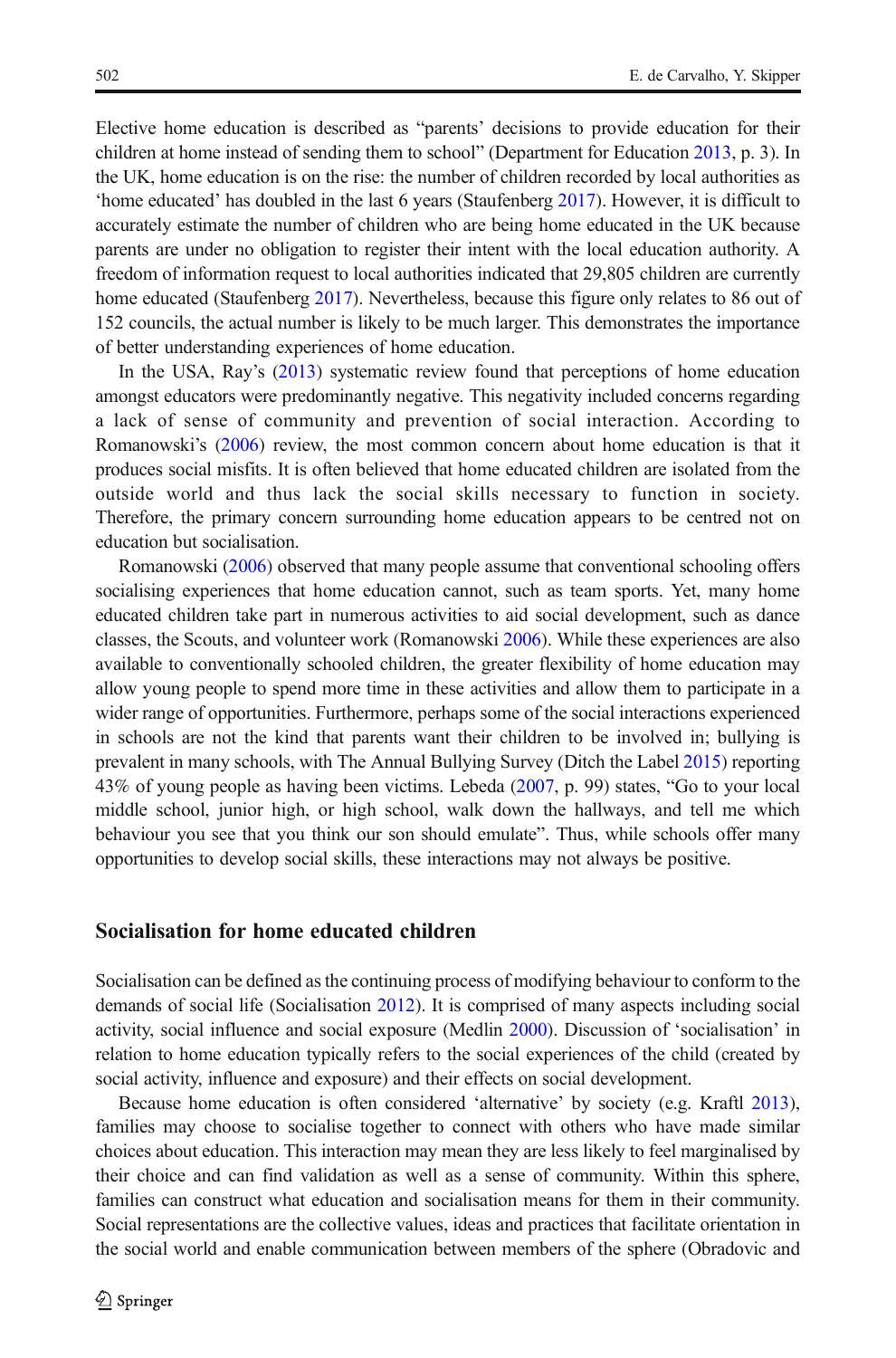Howarth [2017](#page-14-0)). The current research is therefore interested in the social representation of socialisation in home education.

Research suggests that the negativity and concerns around socialisation of home educated children are for the most part unfounded. In two recent reviews, Kunzman and Gaither [\(2013\)](#page-14-0) and Medlin [\(2013\)](#page-14-0) concluded that home educated children performed comparably to their conventionally schooled counterparts across a range of skills important for social interaction, including co-operation, empathy, assertion and self-control. Furthermore, they engaged in a wide variety of experiences, including home education networks that provided opportunities for social interaction. Although the format of home education networks varies, they typically involve parents organising (often regular) activities and events for their children and other local home educating families. These may include trips to museums or simply meetings in shared spaces. These networks are popular in the UK (Fortune-Wood [2006](#page-14-0)).

Additionally, Medlin ([2007](#page-14-0)) compared social skills scores of home educated children with standardised scores and found that social skills scores for some age groups were significantly higher than the norms, and no age group within the home educated sample scored significantly lower than the norms. However, Valdez ([2005](#page-15-0)) surveyed home educated and conventionally schooled children and their parents and concluded that although there was no significant difference in social skills scores between the two groups, home educating parents rated their children's scores as significantly higher than did the other parents. This suggests that caution should be exercised when interpreting parents' reports of their children's skills, perhaps because home educating parents may see themselves as the primary socialising agents of their children and therefore may give an inflated positive report of their children's skills.

Nevertheless, the literature appears to demonstrate that the social skills of home educated children are at least equal to those of conventionally schooled children. Yet, while the majority of research has focused on the demonstration of social skills, it is important to consider other factors that contribute to social development, such as experiencing a sense of community and belonging to diverse social networks (Parke and Clarke-Stewart [2011\)](#page-14-0).

#### Sense of community

At school, a sense of community is developed when children and staff share goals and values, support each other and believe that everyone contributes to school life (Osterman [2000](#page-14-0)). Osterman [\(2000\)](#page-14-0) found that a strong sense of community at school promoted more prosocial behaviour, less disruptive behaviour and less emotional distress for pupils. A strong sense of community also supports a child's developing social identity by encouraging ingroup favouritism, which increases self-esteem (Hogg and Abrams [1990](#page-14-0)). Home educated children lack this formal school setting but may have the opportunity to develop a sense of community and social identity within other social groups, such as home education networks or clubs.

#### **Diversity**

It has also been argued that schools give children the opportunity to interact with others from diverse backgrounds, e.g. different ethnicities and academic abilities, which encourages acceptance of diversity (Parke and Clarke-Stewart [2011](#page-14-0); Renninger [1998\)](#page-14-0). Granovetter ([1973](#page-14-0)) highlighted that a varied social network is vital for encouraging children to seek new information and opinions. However, Nelsen ([1998](#page-14-0)) suggested that the mixing of diverse children does not truly occur in school as children are placed in classes with the same small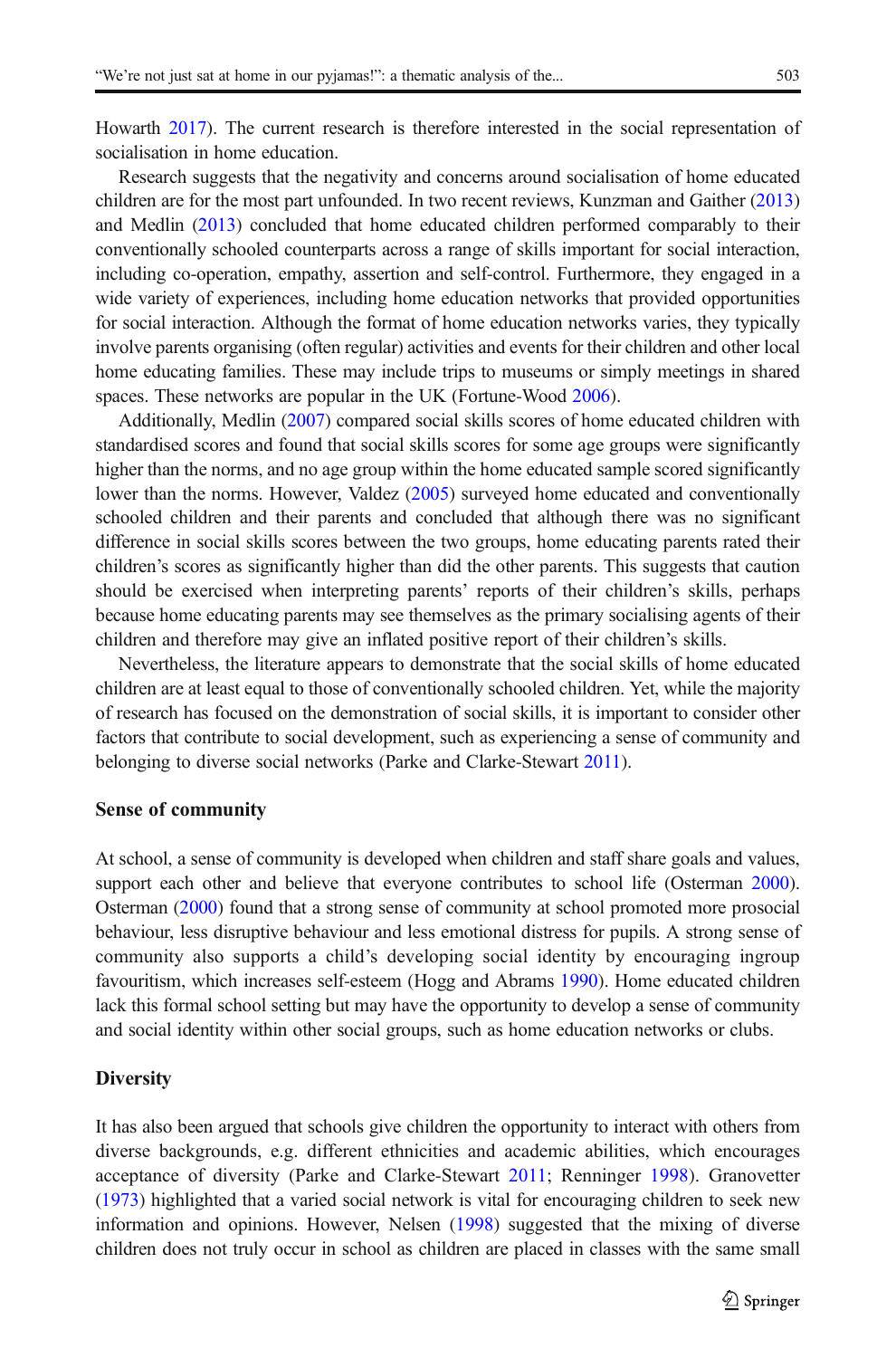group of children of the same age. In addition, schools do not often have high levels of ethnic and socioeconomic diversity due to drawing pupils from a small geographical area. Even when there is high diversity, there are low proportions of friendships across cultural boundaries (Vervoort et al. [2011\)](#page-15-0). Romanowski [\(2006\)](#page-14-0) suggested that because home educated children are not grouped as in school they have greater opportunity to mix with a more diverse group of individuals. For example, home education networks often include children from a variety of ages and backgrounds socialising and learning together. Additionally, children may be involved in a number of different networks, comprised of different individuals. This is thought to lead home educated children to be socially mature and able to adjust to new situations (Medlin [2013](#page-14-0)). However, it is not clear how home educating families view these communities and the impact they have on socialisation.

#### The changing roles of the parent and the child

Parents play important roles in the socialisation of their child by creating social experiences, for example by organising opportunities to have other children visit or by teaching their child to take turns and share. Parents also mediate the effect of other social influences, such as peers, e.g. by encouraging children to develop some friendships over others (Collins et al. [2000\)](#page-14-0). It has been argued that parents are their child's main 'agent of socialisation' (Berns [2012](#page-13-0)). All parents are involved in socialising their children, but for home educating parents, the necessity of creating social experiences for their children is perhaps even more important than for a parent of a conventionally schooled child who might be offered other opportunities during the school day.

However, as children age, the socialising role of the parent changes. For example, joint decision-making increases during adolescence when young people begin to have more input in choosing their own social experiences (Wray-Lake et al. [2010](#page-15-0)). As much of the home education research, including an extensive study by Rothermel [\(2002\)](#page-15-0), focuses on primary school-aged children (11 and under), very little is known about how social processes, such as joint decision-making, develop in home educated adolescents.

Fortune-Wood ([2005](#page-14-0)) highlighted that significantly fewer adolescents participate in home education network meetups than primary-aged children. This is perhaps surprising considering that, when expressed as a percentage of all children their age, three times as many children are known to be home educated at the ages of 15–16 than at ages 5–11 (Fortune-Wood [2006\)](#page-14-0). This suggests that home educated adolescents and their families rely less on home education networks than younger children and may find socialising opportunities elsewhere (Fortune-Wood [2006\)](#page-14-0). This may be because young people have started to develop their own friendships and are choosing different socialising opportunities. However, it is not well understood where adolescents in the UK find socialisation opportunities and how this impacts on their social development. Thus, the current study aims to explore how home educated adolescents socialise and their perceptions of the impact this has on their social development.

#### The current study

There are a number of issues with current research on home education, which this study aims to address. Firstly, much of the research concerning home education is conducted in the USA. Eddis ([2015\)](#page-14-0) highlighted that the UK is at an earlier stage in its development of home education with a smaller population and less visible support groups and networking opportunities. As such, research from the USA is not always applicable to the home educating population of the UK.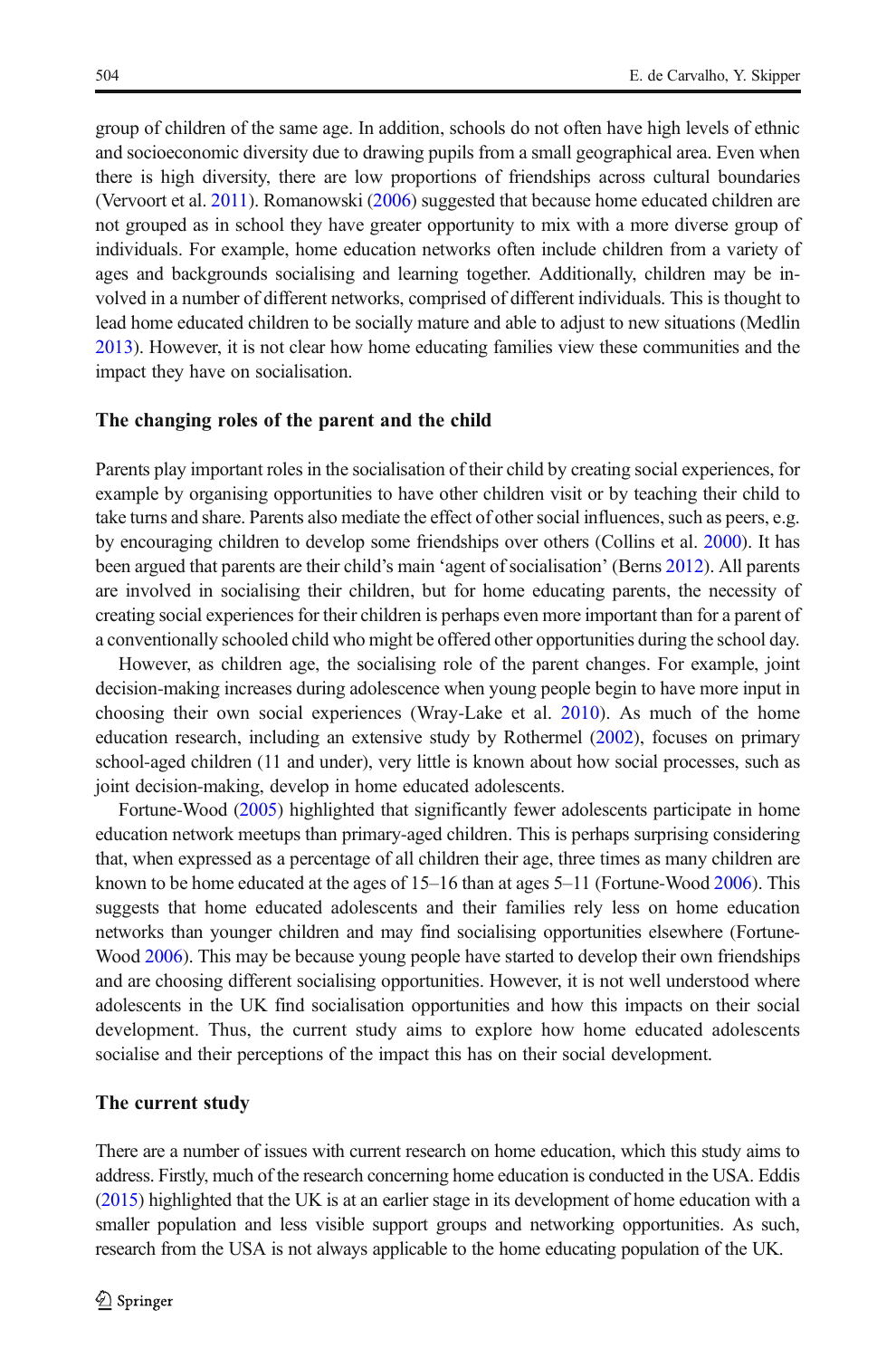Additionally, development of social skills in home education is generally measured using social skills questionnaires. However, these do not consider the processes of how and/or where the child acquires these social skills or the child's own views of their social experiences. Greig et al. [\(2012\)](#page-14-0) highlighted the significance of the voice of the child as an expert on their own experiences and how this is often overlooked and dismissed as insufficient. Qualitative methods, such as interviews, employ an explorative aspect by allowing participants to expand on their answers to questions and introduce new ideas for the interviewer to explore (Brinkmann [2014\)](#page-14-0). Medlin ([2013](#page-14-0)) identified that researchers could learn more from shifting their focus from the outcomes of socialisation to the process and how parents facilitate it. Reflection on development of social skills instead of skill level can also encourage honesty and accuracy in participants' responses. Thus, in this study, adolescents were interviewed to allow exploration of their views on their socialisation.

As it is ultimately the parents' decision to home educate, it is likely that they will have strong opinions regarding the socialisation of their children. Thus, it would be valuable to also explore the roles and views of home educating parents, such as reasons for home education and how they support their child in providing socialisation opportunities. Literature (e.g. Medlin [2000\)](#page-14-0) has previously identified this for younger children, but does not consider what happens as children mature and become more independent and how the dynamic of the relationship might change (e.g. Wray-Lake et al. [2010](#page-15-0)).

Thus, this study explores the social lives of UK home educated adolescents; in particular, the experiences of the child and the role of the parent in socialising. The study used one-to-one semi-structured interviews to gain insight into the views and experiences of the home educated adolescents and their mothers. Prompts, in the form of social interaction diaries for the adolescents and reflection sheets for the parents, were distributed prior to the interviews to encourage participants to reflect upon their social lives so that they could answer questions in as much detail as possible. We aimed to address the question: 'How do home educated adolescents and their parents experience and understand socialisation?'

# **Method**

## **Participants**

Three White British home educated girls aged between 11 and 14 and their mothers were recruited as an opportunity sample via online recruitment methods. Alice is 11 years old and lives in the Midlands; she has autism spectrum disorder (ASD). Her mother Maria has been home educating her for the past 12 months after feeling that the school were not meeting Alice's needs. Sophie is 13 years old and lives in Northern England. Her mother Gina has been home educating Sophie since she was old enough for compulsory education. Beth is 14 years old and lives in Northern England. Her mother Lucy has been home educating her for the past 15 months after removing Beth from school because of poor social experiences.

# **Materials**

Two-week social interaction diaries were completed by the adolescents prior to interview to act as a prompt. For every interaction lasting longer than 10 min, adolescents were asked to complete a short, structured diary entry, which included sections on details of the interaction,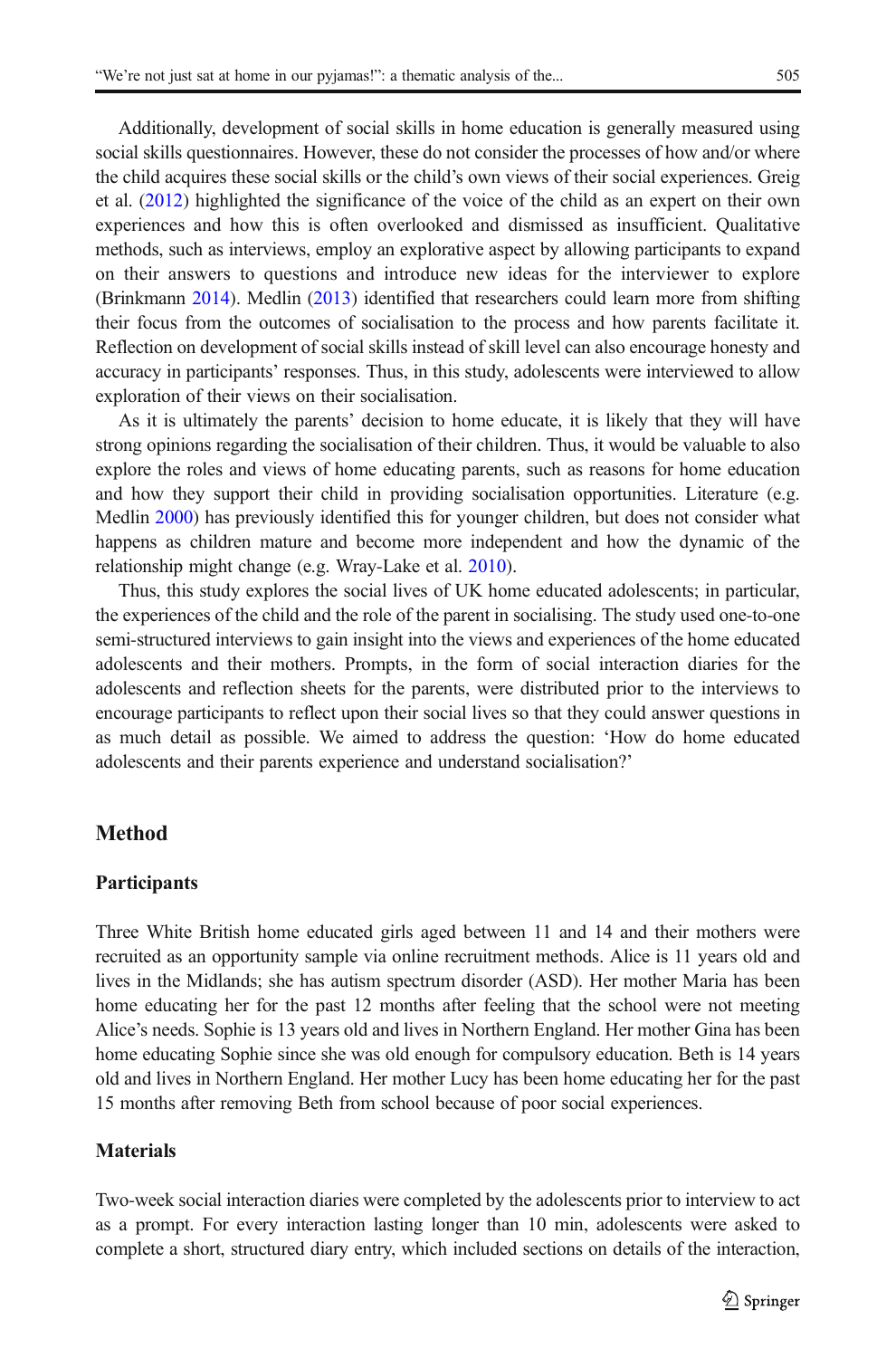who was involved and emotions experienced. This was based on the Rochester Interaction Record (Reis and Wheeler [1991\)](#page-14-0), which assesses objective and subjective aspects of social interaction to aid detailed and accurate recall. However, these were only used by the participants as a recall aid and were not examined by the researchers. This allowed participants to be honest in recording their interactions without having to reveal anything they did not wish to the researchers.

To prepare parents for their interview, a structured reflection sheet asked them to reflect on their role as a home educating parent and their influence on their child's social life. It included prompts, such as 'how do you think home education affects your child's socialising opportunities?' and 'what social educational experiences does your child take part in (if any)?'.

Two interview schedules, one for adolescents and one for parents, were used to guide the interviews. The questions were based on various aspects of social experiences within home education, including the practice itself, the adolescents' social networks and the effect that home education had on adolescents'social development. For example, adolescents were asked 'how often do you meet with other home educated children?' and parents were asked 'where do you find opportunities for your daughter to socialise?'

## Procedure

Emails with information about the study were sent to home education network mailing lists and placed on home education social media spaces. Parents were asked to contact the researcher to indicate their interest in participating in the research. To reduce pressure of participation, separate consent sheets were sent via email to parents and adolescents, informing them about the study, including confidentiality and their right to withdraw. Participants were told that they might be contacted if both consent emails were returned, which allowed us to gain consent from both parties without either feeling pressure to participate. Once consent was received, the date and location were arranged for interviews. Adolescents were then sent social interaction diaries, which they were asked to complete every day for 2 weeks. On the day of the interview, the child was interviewed first, while the parent completed the reflection sheet; the parent was then interviewed.

The semi-structured interviews lasted approximately 40 min. Participants were encouraged to be honest in their responses and were reminded of confidentiality. During the interview, the social interaction diaries and parent reflection sheets acted as prompts for participants to help them describe their social experiences. Audio recordings of the interviews were taken and transcribed verbatim in a 'play script' format. Any identifying personal information was removed from the transcripts and participants were given pseudonyms. The social interaction diaries and parent reflection sheets were not retained by the researchers. After the interviews, participants were sent debrief emails that fully explained the study.

## Analytic method

Thematic analysis was conducted on the data from the interviews to identify and organise themes, guided by the steps outlined by Braun and Clarke [\(2006](#page-13-0)). First, transcripts were read thoroughly, with notes made in the margin every couple of sentences to generate initial codes, e.g. 'communication with different ages'. These initial codes were collated into summary tables for each participant, to determine their frequency. A mindmap was used to organise codes into meaningful groups, which became initial themes: "coherent and meaningful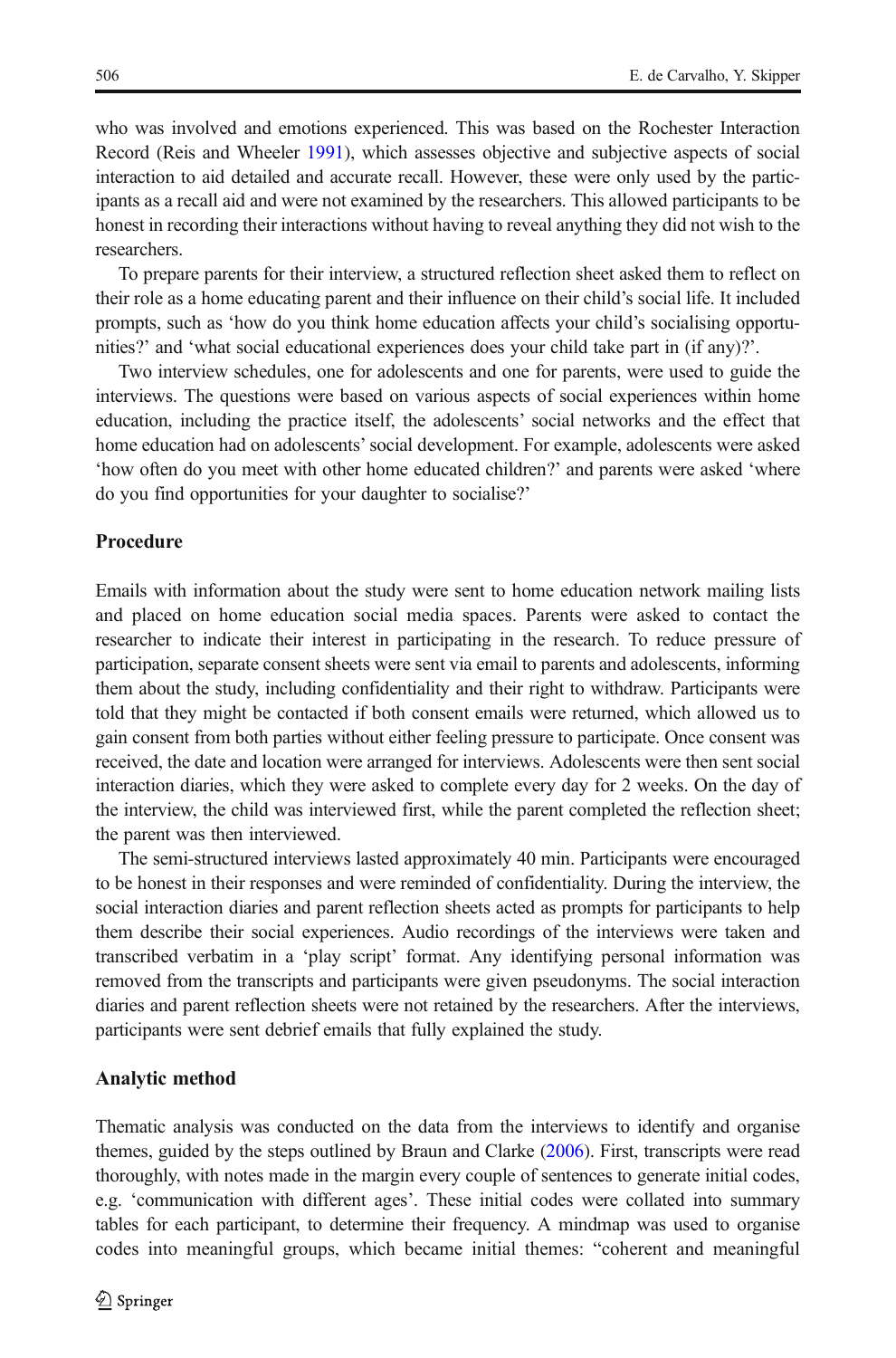pattern[s] in the data" (Clarke and Braun [2013,](#page-14-0) p. 120), e.g. 'sense of community'. The predominant themes were those most prevalent in the interviews. Transcripts and themes were continually consulted to ensure that all themes were fully explored and representative of the data; supporting quotes were selected. Patterns and commonalities were established across transcripts and discussion between first and second authors assisted in refinement of themes.

# Analysis

In the six interviews, three predominant themes prevailed: sense of community within home education networks, diversity of their social experiences and networks, and the importance of choice in socialising opportunities. These will be explored separately below using illustrative quotes from participants (pseudonyms in parentheses).

#### Sense of community

Home education networks were discussed by all participants as being beneficial and providing a medium for families from a variety of backgrounds to become a community. Parents and adolescents both expressed positive feelings towards being part of the networks and meeting with other home educating families. Parents reported using the network as a way of making friends with other families and as a means of support:

If it wasn't for those groups, she probably wouldn't see all the children that she does in the week, so I think it's fantastic. When I first took her out of school I had no idea that all that existed, it was just amazing, you know, and some of the groups that I'm on on Facebook when mums are putting on questions like, 'How do we do it? Blah blah blah', you know, it's just reassuring that there is no problem meeting people because there's just so many parents doing it and so many kids out there to hook up with… (Lucy, Beth's mother)

Lucy, and the other mothers, discussed the ease of creating socialising opportunities for families through online groups. Lucy also suggested that perhaps this online presence is not as visible to those outside of the home educating community. The mothers also actively participated in the networks by organising activities and groups that attracted other home educated children, which helped to expand the adolescents' social circles:

And we started, you know, we did these groups, the art group and the book group simply to get other people… you know, for her to socialise with other people. And that was the whole aim of them really, not academic-wise because academically I could teach her everything she needs to know perfectly well but that's not everything that is important.…. (Maria, Alice's mother)

Maria highlighted socialising as the primary reason for setting up regular group meetings for her child and other home educated adolescents in their local area, above the academic benefits. This illustrates that she was considerate of social development as well as academic development. Additionally, Maria emphasised that while she could teach academic skills, interaction with peers was important to develop social skills. Within such groups, Gina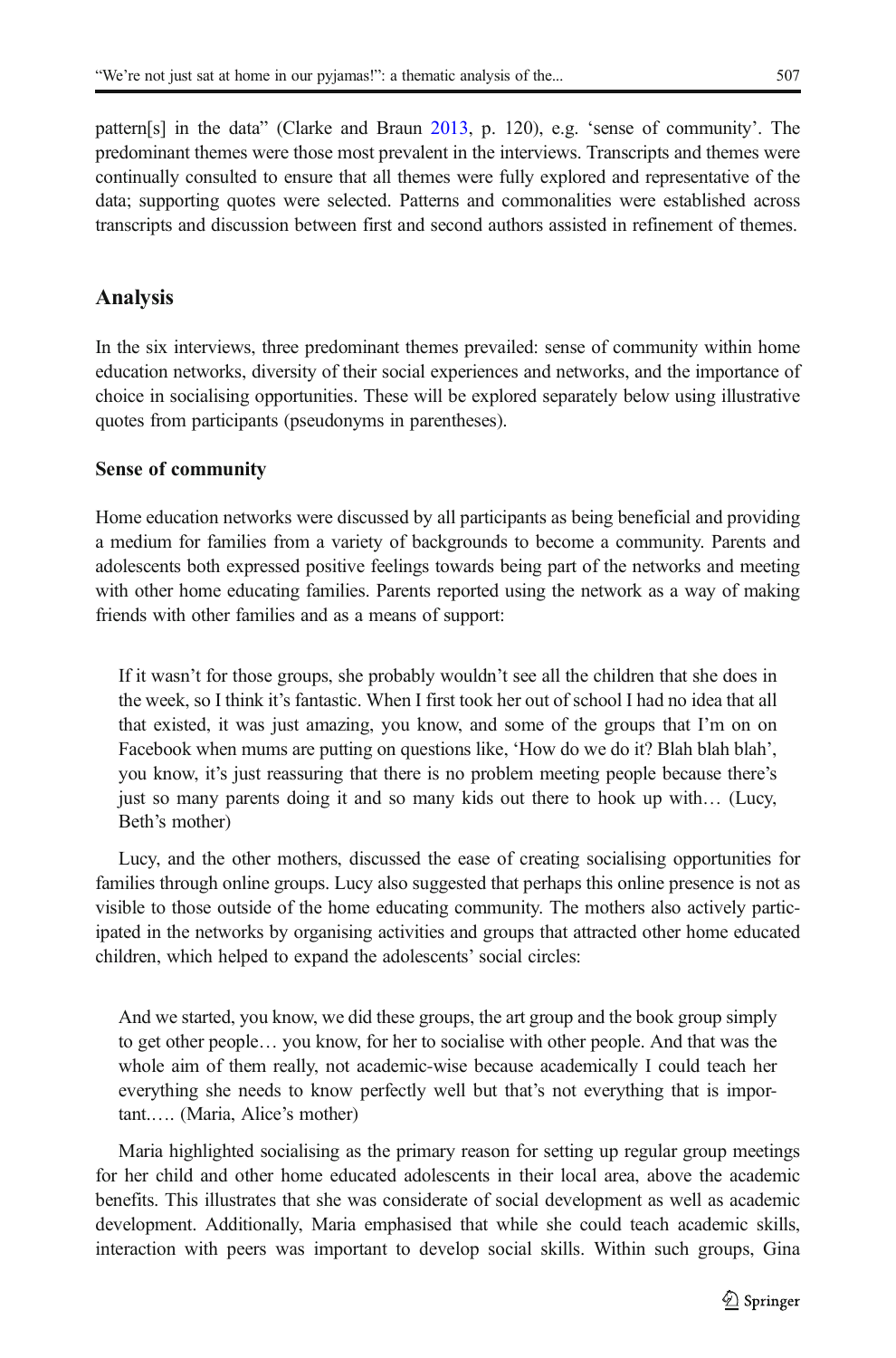reported that a shared interest in home education helped to create a strong social network for parents:

And I just like the home educating community, you know, you don't get people who haven't given a moment's thought to their kids' education. I mean nobody comes into it by accident.… There's not a single person who hasn't given a lot of thought to what's best for their child, and they're just lovely people to be around. People who actually really, really like and want to do the best for their kids. (Gina, Sophie's mother)

Gina emphasised that the common interest in their adolescents' education and socialisation created a positive environment when families met up, which reinforces the strong sense of community, and indicates a sense of shared identity between parents. The adolescents also experienced a similar sense of community within home education networks, predominantly through a sense of acceptance and understanding from other children:

Because I think most home educated kids have been bullied so they know how it feels, so they're not horrible. And they're so nice, and then like, at school, some kids are really horrible and it's just, I feel like home education kids are like... they've been through the same thing so they know how it feels so they're nice to people. So yeah, I just feel like, when I walk into places, like, everyone's got smiles on their faces, or even if like, I'm still a bit shy sometimes, but like when I go to groups like, people come up to me… (Beth, 14)

Beth suggested that sharing similar, sometimes negative, experiences at school made home educated adolescents more welcoming and highlighted the positive environments of the groups. This suggests that, for our participants, home education network meetings provided a space for young people to have positive interactions with others, which contrasted with previous school experiences for Beth and Alice. Overall, the mothers and adolescents experienced a strong, positive sense of community in their local home educating networks and found it easy to find and create socialising opportunities.

#### Diversity in social experiences

Both parents and adolescents expressed the opinion that socialising through home education could be better than the socialising typically experienced at school due to greater diversity. Diversity in socialising was predominantly discussed through the range of regular activities and different networks that the adolescents participated in, both within and outside of the home educating community:

Well like, I do my drama on a Saturday and then I do this drama, [theatre group], on a Monday, and then I go to one on a Friday, which is like home education, like it's from little kids to older kids, so yeah. And sometimes the parents organise activities so like, I went to Crown Court and we did like a play… We've done like, raft building… I've done pottery… What else have I done? There's so much I can't even remember! There's just like, different groups that come up and says, 'oh, well we're organising this that day' and things like that. (Beth, 14)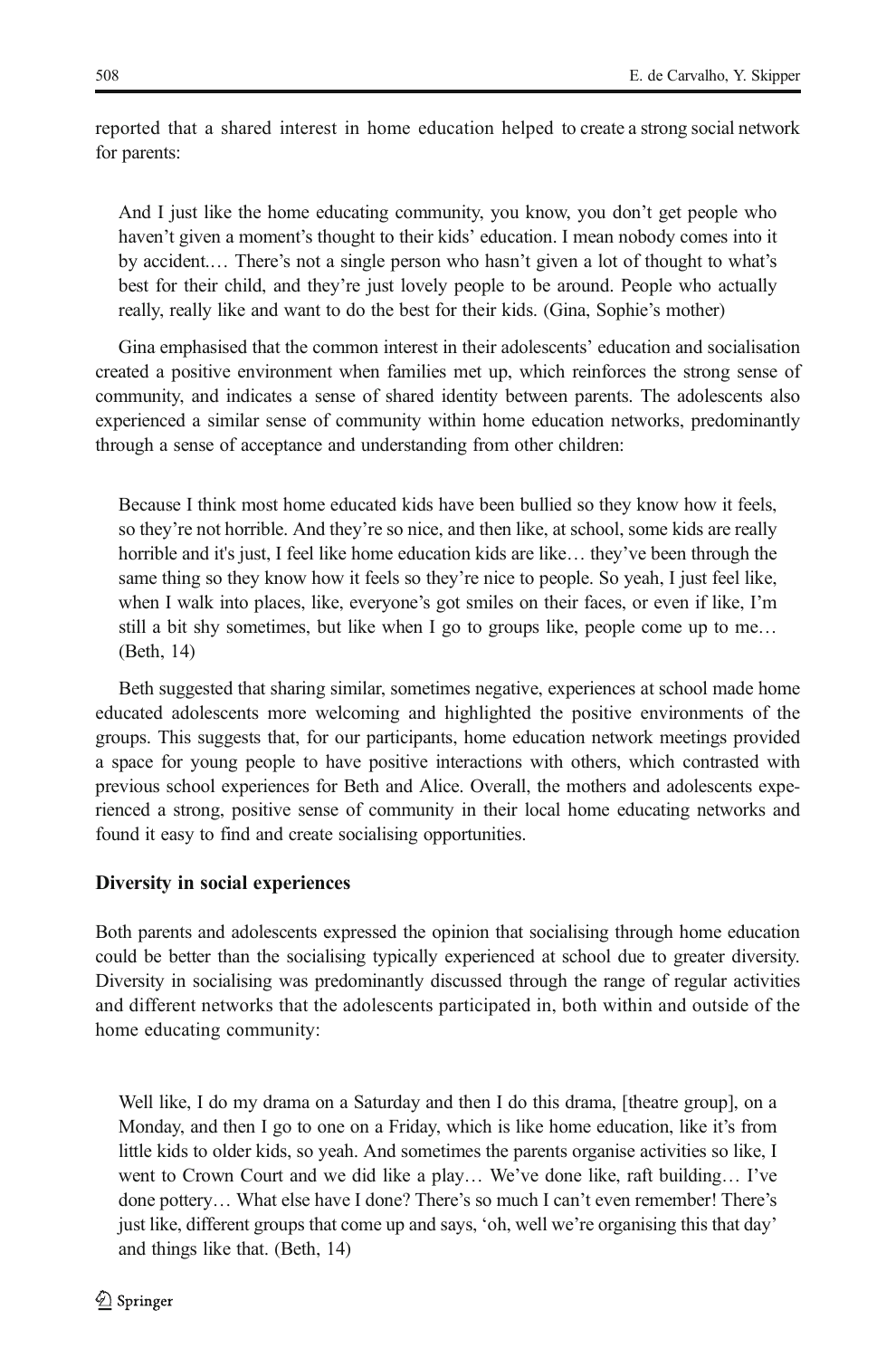Beth's quote demonstrates that she chose from a range of social opportunities offered by different branches of the local home education network, which are comprised of different circles within the community. Beth also highlighted that a key difference from the school environment was that learning with the home educating community was more social:

So like, I'd say [home education] it's more social than actual being in school because when you're in school you have to do lessons and you're not allowed… well you are allowed to talk… and then you only have fifteen minute breaks. But when you're home educated, it's learning but then like, when you're doing things, you're in groups and you're doing teamwork and you meet lots of new people… (Beth, 14)

Beth discussed an increased quality and positivity of socialisation during learning experiences; she reflected on a more collective nature of learning, e.g. group work, which implies the feeling of a shared endeavour, possibly contrasting with her social experiences at school. In terms of the diversity of the community, Gina also felt that due to the individual nature of home education (e.g. the number of ways to practise it and the range of reasons for participating in it), the home educating community was comprised of people from a variety of backgrounds:

You just tend to mix with people from a wider geographical area, a wider… social strata? … And we've learnt so much about different people's religions and things that I think you just end up a bit more accommodating, because there's always somebody who can't or won't do something because of X, as opposed to, everybody has to do this. And the fact that you can opt out.… 'Oh why isn't such-and-such-a-bod here?', 'Oh well, it's Ramadan'.… There's no way I'd have a ton of Muslim friends I don't think because it's not a heavy Muslim area, so if my friends came from the school gate, you know, I wouldn't have that network at all. (Gina, Sophie's mother)

Gina highlighted the positive effects of learning and acceptance that a diverse community can encourage, and the diversity that she and her daughter experienced by socialising with families from different religions and socioeconomic groups. Participants also expressed the benefit of socialising with adults, particularly in a more egalitarian manner than a typical teacher-pupil relationship:

I don't think a lot of people realise, the sort of socialising we do, like we drop [Alice's] brother off at nursery … the teachers will talk to her, ask her how she is and she plays with some of the little ones.… That kind of social interaction is so important. Other children in school do not get but she gets that… I think that kind of, you know, interacting with younger children, adults, and adults who treat you like you're important… (Maria, Alice's mother)

Maria suggested the importance of quality communication with different age groups. One of the reasons that Maria and Lucy decided to remove their children from school was poor social experiences, which negatively impacted on their wellbeing. Maria expressed how Alice has thrived since leaving the school environment and being able to mix with a more diverse range of people: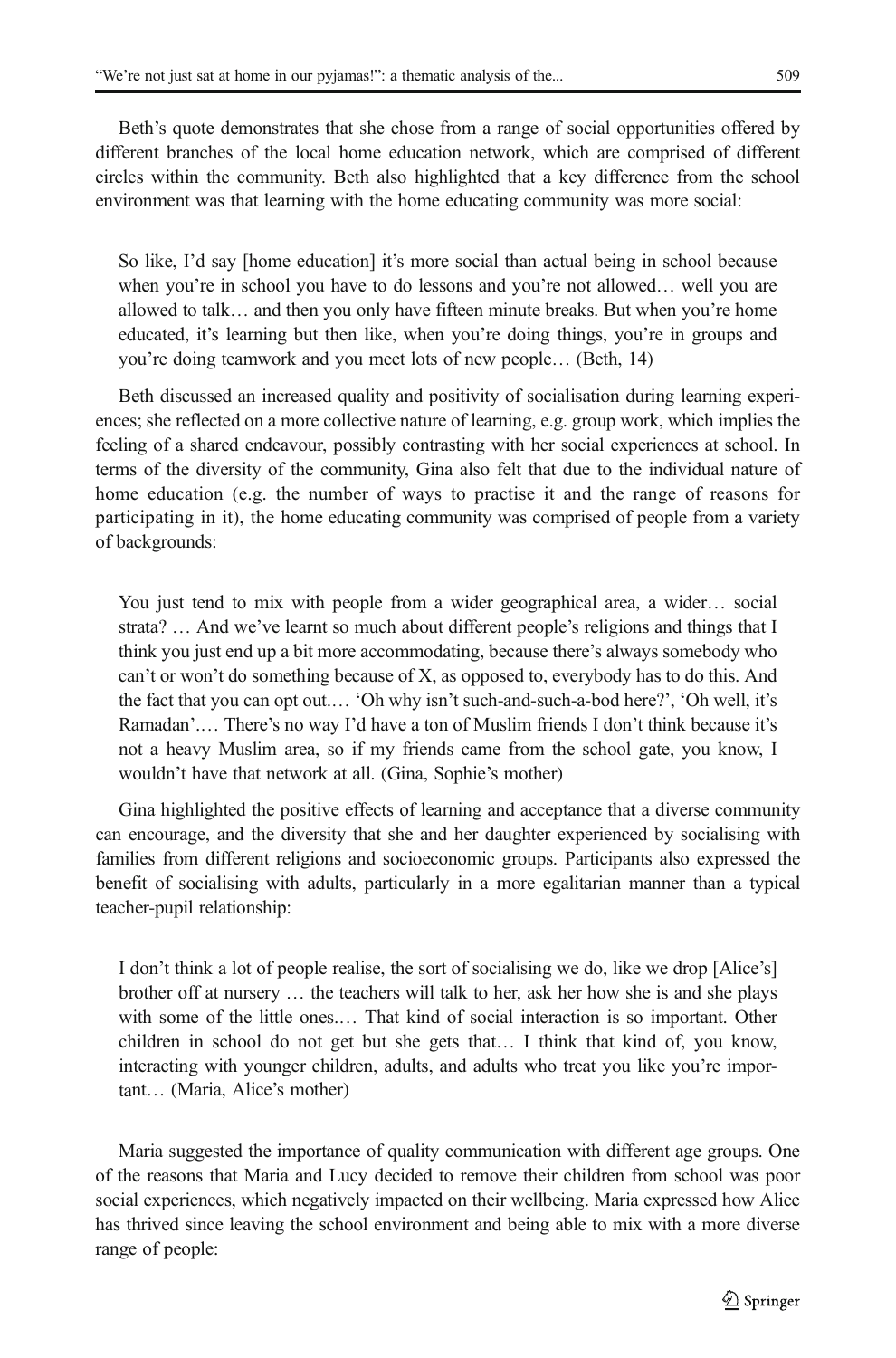[Alice] has learnt that she can communicate better with children who are different ages to her.… And I think she also realises that there are children who… do not have all the things that she likes about someone but she can still be friends with them…. And I think… with me there to help guide her, I think it's helped her to form relationships that she wouldn't otherwise have done.… (Maria, Alice's mother)

Parents being present during groups and activities was identified as being typical of social experiences in the home educating community, and Maria highlighted this as a way to support her daughter in developing social relationships. This is probably easier to do for parents who are home educating than for teachers in the playground who may have oversight of a large number of children and may not notice those who are struggling. For the adolescents, greater diversity was expressed through the individuality of home educated children and how this diversity created less pressure to conform than perhaps conventionally schooled children:

I'd say home education kids are a bit more… they're a bit more quirky.… They can be themselves, like, I found a lot when I was at school I couldn't be myself and my mum didn't like that, like, she wanted me to be myself. (Beth, 14)

Beth alluded to home education, with its community of varied personalities, as providing an environment to develop her individual identity. In summary, the adolescents and mothers felt that they socialised with a diverse group through home education networks, including different age groups, which they believed improved social skills and viewed as superior to the quality of social interaction experienced at school.

## Importance of choice in socialising

Parents mainly held the authority with regard to making arrangements for their adolescent's socialising, but they shared the decision-making with them, i.e. what opportunities their adolescent took part in. The adolescents often proposed ideas; for example, Sophie illustrated the adult-organised but child-directed approaches to choosing structured activities to participate in:

Often, mum finds [socialising opportunities] and then says, 'Do you fancy that?'. … But often I get my own thought in it. … Or say, like with the trampolining, I only took that up quite recently but it was only because I had Wednesday and Friday doing nothing. … She said, 'Do you want to do anything?'. I said, 'Well I'd like to do trampolining but I know that's impossible', but then she found a group and I got to start it. (Sophie, 13)

This demonstrated that while her mother endeavoured to fill free days with social activities, Sophie was encouraged to choose the experiences that she participated in, and her mother even arranged an opportunity that her daughter did not think was feasible. Sophie reported the aspects of choice and freedom as being a highlight of home education in general:

You probably have a lot more freedom [in home education] I think, for me, freedom is a big thing as well. I think you should have a choice really, instead of having to be forced to go to school. (Sophie, 13)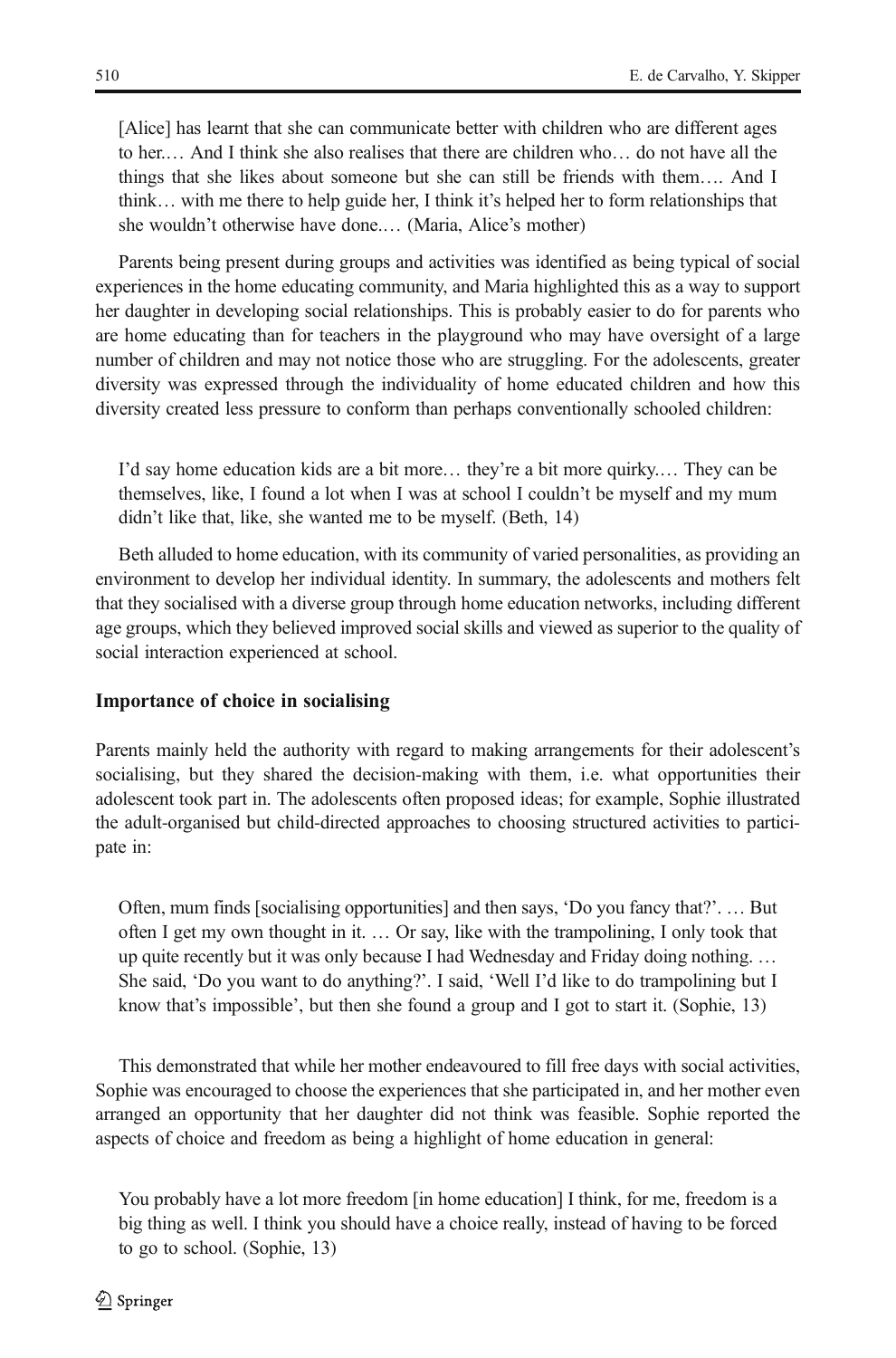Sophie suggested that home education perhaps contrasts to the school environment despite never having been—in terms of the degree of freedom and choice that it offers. The associated freedom, choice and informality was reflected in the adolescents' social lives. Every child had individual socialising preferences: Alice, for example, sometimes found socialising hard and disliked big social groups, which may be a product of her ASD (though this was not mentioned by Alice nor her mother). Home education removed the pressure for Alice to interact with those her own age and gave her the freedom to socialise on her own terms:

I find it really hard socialising with my year group; I find it easier with older children and younger children. Because [brother], who's the youngest out of all of us, he's my most… I'm more close to him than any others.… I just find that people my age are a bit more annoying and talkative than younger or older children. (Alice, 11)

This freedom of choice around socialising was seen as leading to more positive wellbeing and meant that Alice was able to socialise with young people of a range of ages. This may have increased the diversity of her social network. However, through the importance of choice, the mothers highlighted a limitation of socialising with the home education network: many of the available activities and groups were targeted at younger children:

I think older girls particularly find it hard to force friendships with other girls… And also teenage girls do not necessarily want to be forced to socialise with teenage boys… So, I think the activities that you do for teenagers have to be something less forced … so that they can go and do their own thing and maybe come together if they want to, rather than a group where you're forcing them to work together and they might not want to. I think it's quite difficult to know how to do that. (Maria, Alice's mother)

Maria suggested that perhaps adolescents prefer a more informal kind of socialising, which is not currently as widely offered in their home educating networks. This is possibly because it is difficult to successfully set up such opportunities. However, Lucy reported that this was something she was exploring:

So recently, I've started communicating with someone that's local to us about trying to set up a group just for teens. Some of the things as well, you know, I don't mind myself trying to organise stuff. (Lucy, Beth's mother)

Attempting to fill this gap for teenage socialising opportunities by setting up new groups is another example of the parents' investment in promoting a fulfilling social life for their adolescents. On the whole, the adolescents felt that they experienced a high degree of choice in their social experiences in terms of the activities and their social contacts, and the mothers were eager to facilitate opportunities.

Overall, findings from the thematic analysis suggested broad agreement between the adolescents and their mothers about the benefits of home education on adolescents' social lives. This is interesting as the participants were different in terms of their experiences and reasons for home education. Perhaps, this similarity reflects a shared social representation of socialisation within the broad home educating community as being a strong and diverse community that encourages free choice in social opportunities.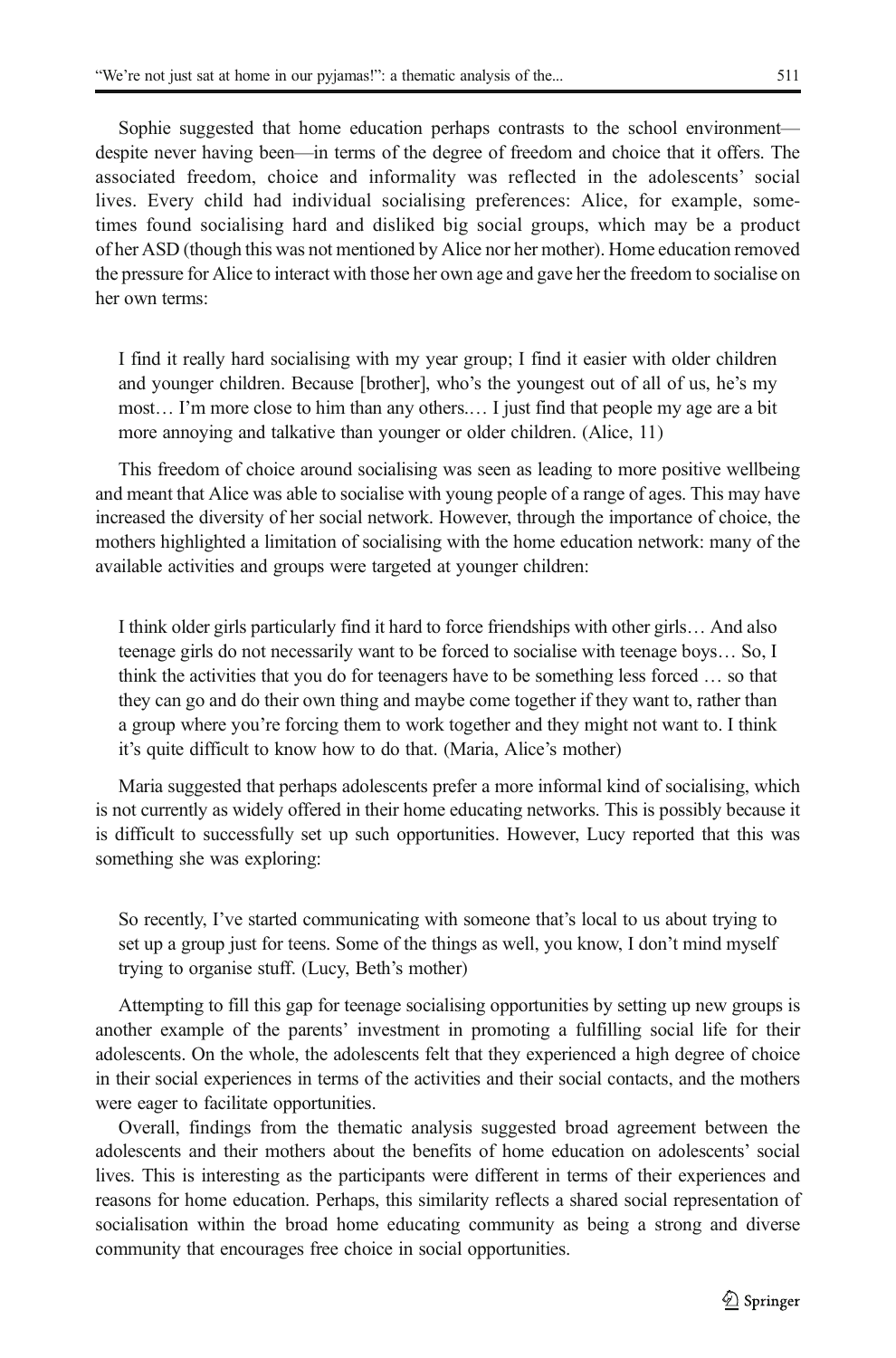## **Discussion**

## Summary

Results suggest that our participants engaged in a variety of social experiences. Many of these were with their local home educating networks, which challenges Fortune-Wood's ([2005](#page-14-0), [2006](#page-14-0)) conclusions of low adolescent participation. Part of the reason for this discrepancy appears to be that the mothers in this study identified themselves as being highly involved in organising opportunities for their daughters and other home educating families. Parents and adolescents felt that the socialising experiences available to them were superior to the socialising experiences offered by school because of the range of activities they were able to regularly participate in with diverse groups of people and because of the element of choice in what they did.

For our sample, home educating networks were important for bringing families together and creating a sense of community. This community can then help them to develop social representations around home education in order to help them create a shared understanding of their practices and bring the community together. This may be particularly important for those engaged in 'alternative' lifestyles, where they may feel under pressure to justify their choices as they are non-normative. For home educators, the process of creating social representations may be that networks act as a sphere for the mothers and children to 'anchor' their shared ideas about socialising, e.g. the importance of diversity of social experiences. The mothers then 'objectify' this by creating such diverse social experiences for their children, e.g. trips to the court, which the adolescents positively engage in. Thus, these networks not only facilitate social interaction but through social representations help construct shared identities for parents and adolescents (e.g. Howarth [2002](#page-14-0)).

The repeated reference to the home educating community throughout the interviews ultimately highlights the provision available for those within this community. This perhaps suggests that Eddis' [\(2015\)](#page-14-0) observation of a lack of *visible* support and opportunities for home educating parents and children is likely due to its marginalisation. For those in it, the home educating community, as perceived by these participants, is strong, diverse and thriving.

The network-organised groups were seen as diverse in terms of age, religion and geography. This supports Romanowski's ([2006](#page-14-0)) conclusions that home educated adolescents often have a diverse social network. According to Granovetter [\(1973\)](#page-14-0), the adolescents can use this network to gain new information and opinions. The adolescents particularly felt that the diversity in age groups was beneficial and very different to school. Intergenerational interaction and socialising within adult spheres can encourage the transmission of social norms (Costanzo and Hoy [2007\)](#page-14-0), which could explain why many home educated children are noted as being mature. In fact, Smedley [\(1992\)](#page-15-0) suggested that conventionally schooled children are socialised more horizontally to conform to their peers, while home educated children are socialised more vertically towards responsibility and adulthood. This may be beneficial, for example for younger children, however, during adolescence, horizontal socialising may become more important (e.g. Arnett [2000\)](#page-13-0) as young people begin to develop a sense of identity independently of their parents.

The girls made emotional connections with the other young people in the networks who they felt were friendly and accepting. This high level of acceptance of individuality was suggested to be because many other home educated young people also had negative experiences of school. According to Osterman [\(2000](#page-14-0)), this acceptance is likely to aid the girls'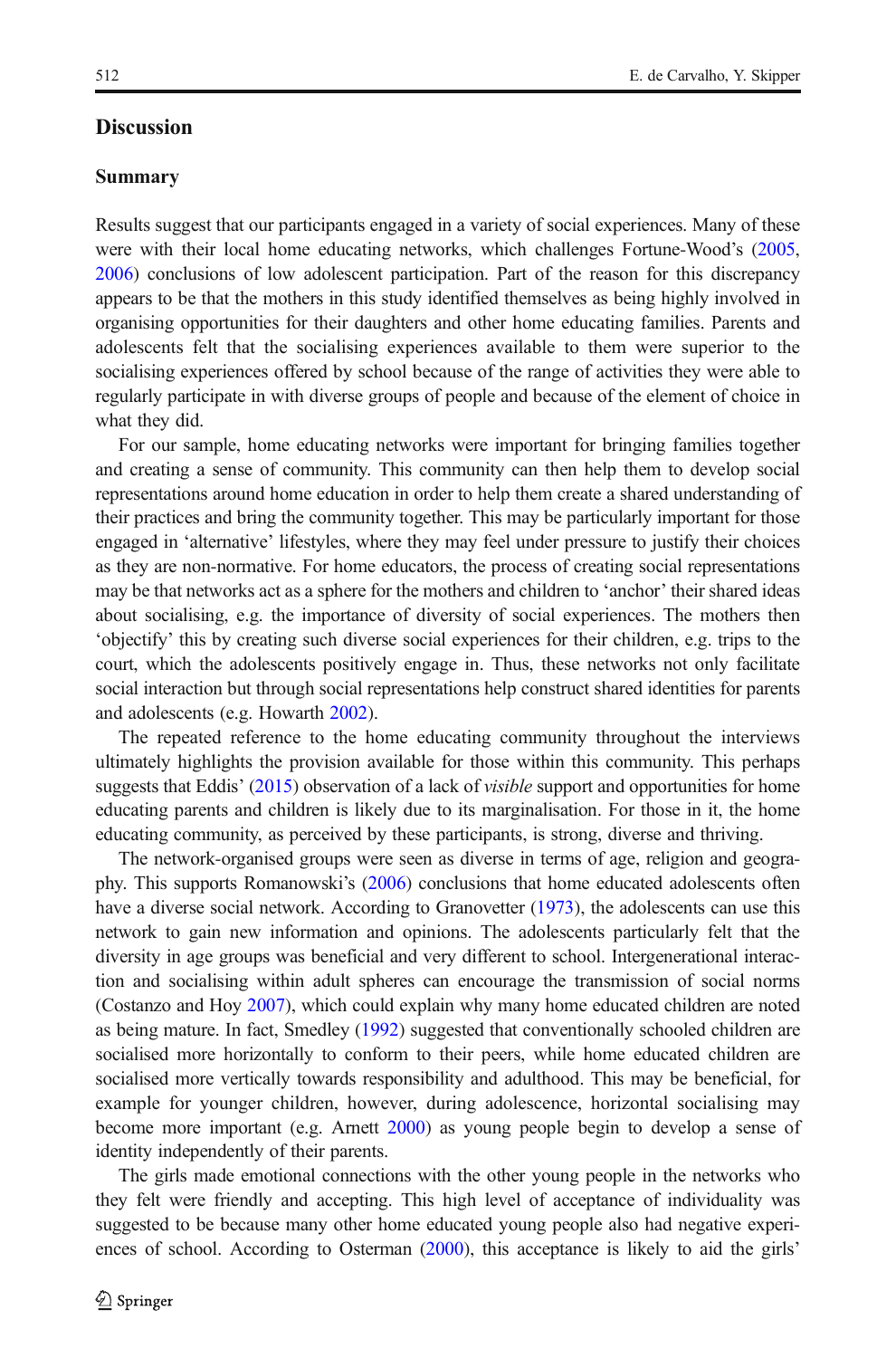prosocial behaviour and provide emotional support, which may help them develop and maintain their social identities and increase self-esteem (Hogg and Abrams [1990\)](#page-14-0).

Parents viewed socialisation as an important part of their role in home education, and thus facilitated many socialising opportunities for their adolescents. Parents mainly held the authority with regard to making arrangements, but they also shared the decision-making with their adolescents who tended to propose ideas. This is consistent with Wray-Lake et al.'s ([2010](#page-15-0)) conclusion that joint decision-making increases as the child reaches adolescence, which has been found to have positive impacts on development, including improved self-regulation and impulse control (Steinberg et al. [1991](#page-15-0)). As our sample were early in adolescence, this may be the precursor to more horizontal socialisation, which may become more salient with age. This was reflected in parents wanting to facilitate opportunities for teenagers to interact with less direction and input from parents.

Overall, adolescents enjoyed the majority of their social experiences because they were able to choose the opportunities they participated in. This reduced the pressure of forced socialising with others. Both Alice and Beth had been removed from school because of poor social experiences, which negatively affected their wellbeing. Since joining the home educating community, they had enjoyed the freedom to socialise as they chose, feeling happier and more confident. Such positive character outcomes echo Murphy's [\(2014\)](#page-14-0) findings of home education resulting in increased positive self-concept and life satisfaction. Parents reinforced this dedication to promoting wellbeing by not encouraging their daughters to participate in opportunities that involved forced socialising, which they felt to be particularly essential as their daughters entered adolescence.

# **Reflections**

This study provided an insight into the social lives of three UK home educated adolescents and the roles of their mothers. The interviews explored the adolescents' lived experiences and used records of their social interactions as prompts. The social interaction diaries were used to reduce the social desirability bias typically seen in questionnaire based studies, e.g. Valdez ([2005](#page-15-0)), because they should act as a true record of the adolescents' social experiences. The study recognised the importance of the voice of the adolescents and their mothers to draw on their knowledge and experiences (Greig et al. [2012](#page-14-0); Medlin [2013](#page-14-0)). It also highlighted the importance of conducting research with adolescents to recognise the significant role that they play in decision-making and determining their own social experiences.

However, the current study only explored views of mothers and their daughters. Rose and Rudolph ([2006](#page-14-0)) noted gender differences in socialising, e.g. girls were more likely to participate in more social conversation and self-disclosure, and were more likely to seek support from friends in times of stress; they were also more likely to report experiencing emotional benefits of dyadic friendships, including feelings of security, affection and enhancement of worth. As well as this, the role of mothers is traditionally seen as bringing up the children and they tend to be more involved in their children's lives (Milkie et al. [2002](#page-14-0)). This could suggest that findings may have been quite different if the sample included males, both as children and as parents. Therefore, future research could explore a more diverse sample of young people and their parents.

A further limitation of this study is the use of opportunistic sampling, which was the most convenient sampling method but is likely to result in an unrepresentative sample—a common problem in home education research (Kunzman and Gaither [2013\)](#page-14-0). It can be difficult to engage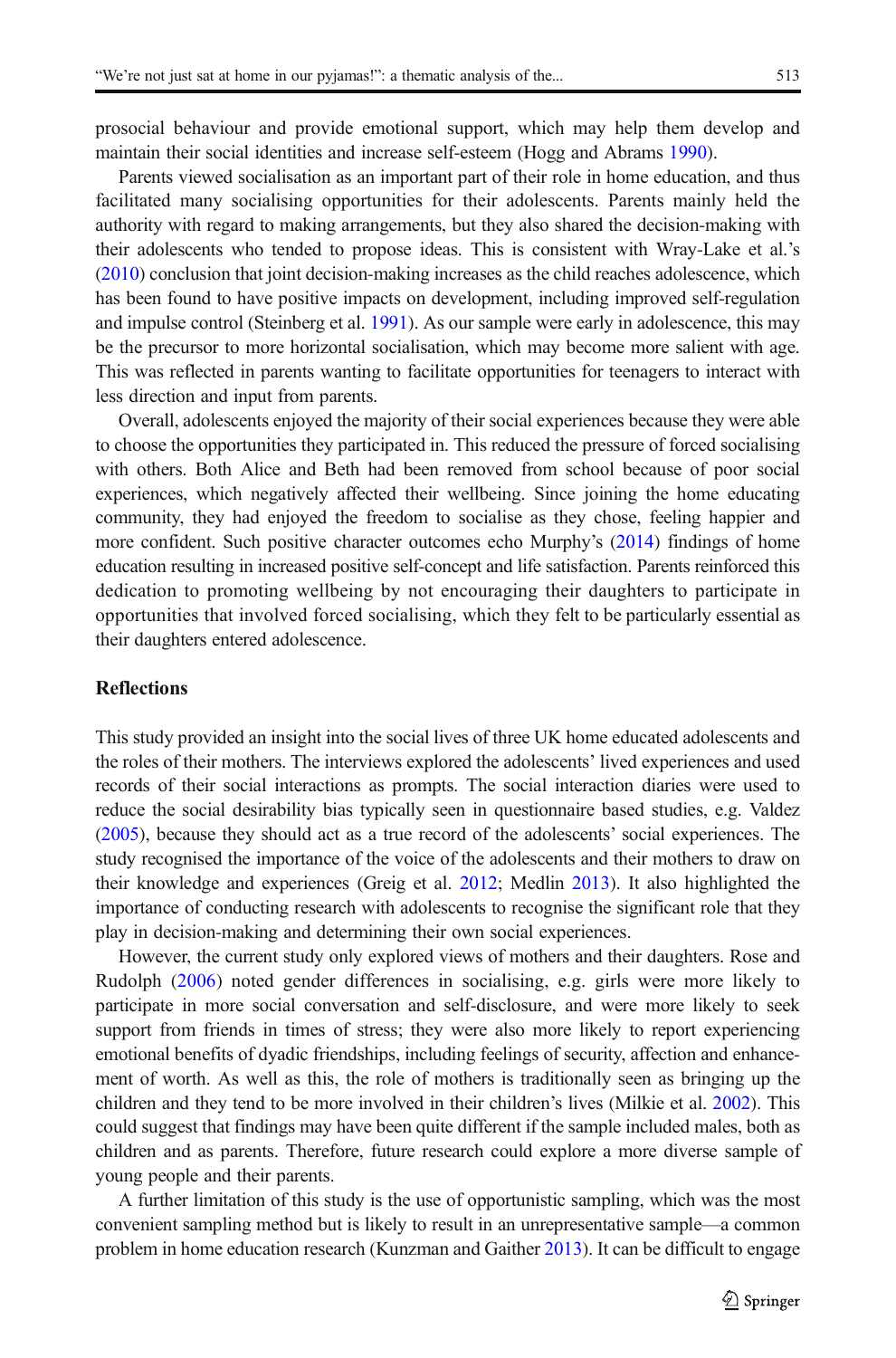<span id="page-13-0"></span>with potential research participants in the UK because families do not have to register themselves as 'home educating'. This could have resulted in self-selection bias in that dyads who replied to the recruitment email were already part of a home education network, and thus are more likely to have a strong interest in their child's socialisation and participate in many social experiences. Coupling the sampling bias with the small sample size, the findings from this study are not likely to be generalisable to other home educating families who are not involved in a network. Indeed, the positive experiences reported by participants may not be representative of other home educating families: Murphy ([2014](#page-14-0)) recognised that much anecdotal evidence surrounding home education does not paint a rosy picture. Despite this, it is important to recognise that although the participating families were different in many ways, there was positivity about home education and broad agreement about their social experiences and beliefs, which perhaps helps to create a sense of community.

Future research could investigate the creation of more appropriate socialising opportunities for adolescents within the home educating community. Maria suggested that teenagers need a more relaxed kind of socialising than younger children. Socialising opportunities for adolescents exist within UK home education networks, but participants noted that activities and events are often targeted at younger children. This could explain why considerably fewer adolescents than children attend meetings organised by home education networks (Fortune-Wood [2006\)](#page-14-0). Perhaps, teen socialising experiences are hard to create and/or are not successful enough to sustain. Socialising with peers is particularly important for healthy adolescent development, which requires more horizontal than vertical socialising typically seen in home education networks. Therefore, participatory action research with home educating families with adolescents could help to generate and trial some ideas. This has the potential to improve socialising for adolescents who are home educated by drawing on the knowledge and experience of the community.

This study provided an insight into the social lives of three UK home educated adolescents and the social opportunities that they participate in. The study has demonstrated the role of the home educating networks in bringing together families to create a sense of community, which can act as a support network for both parents and children. The community was noted as being diverse, particularly with the wide-age range that the children interacted with, which offered the children a variety of social interactions. Parents encouraged their children to socialise and organised positive social experiences, such as activities and groups to facilitate this. However, because the children were older, they had a large input into creating their social experiences.

Open Access This article is distributed under the terms of the Creative Commons Attribution 4.0 International License (http://creativecommons.org/licenses/by/4.0/), which permits unrestricted use, distribution, and reproduction in any medium, provided you give appropriate credit to the original author(s) and the source, provide a link to the Creative Commons license, and indicate if changes were made.

# **References**

Arnett, J. (2000). Emerging adulthood: a theory of development from the late teens through the twenties. American Psychologist, 55(5), 469–480.

Berns, R. (2012). Child, family, school, community: socialization and support. Belmont: Wadsworth/Thomson Learning.

Braun, V., & Clarke, V. (2006). Using thematic analysis in psychology. Qualitative Research in Psychology, 3(2), 77–101.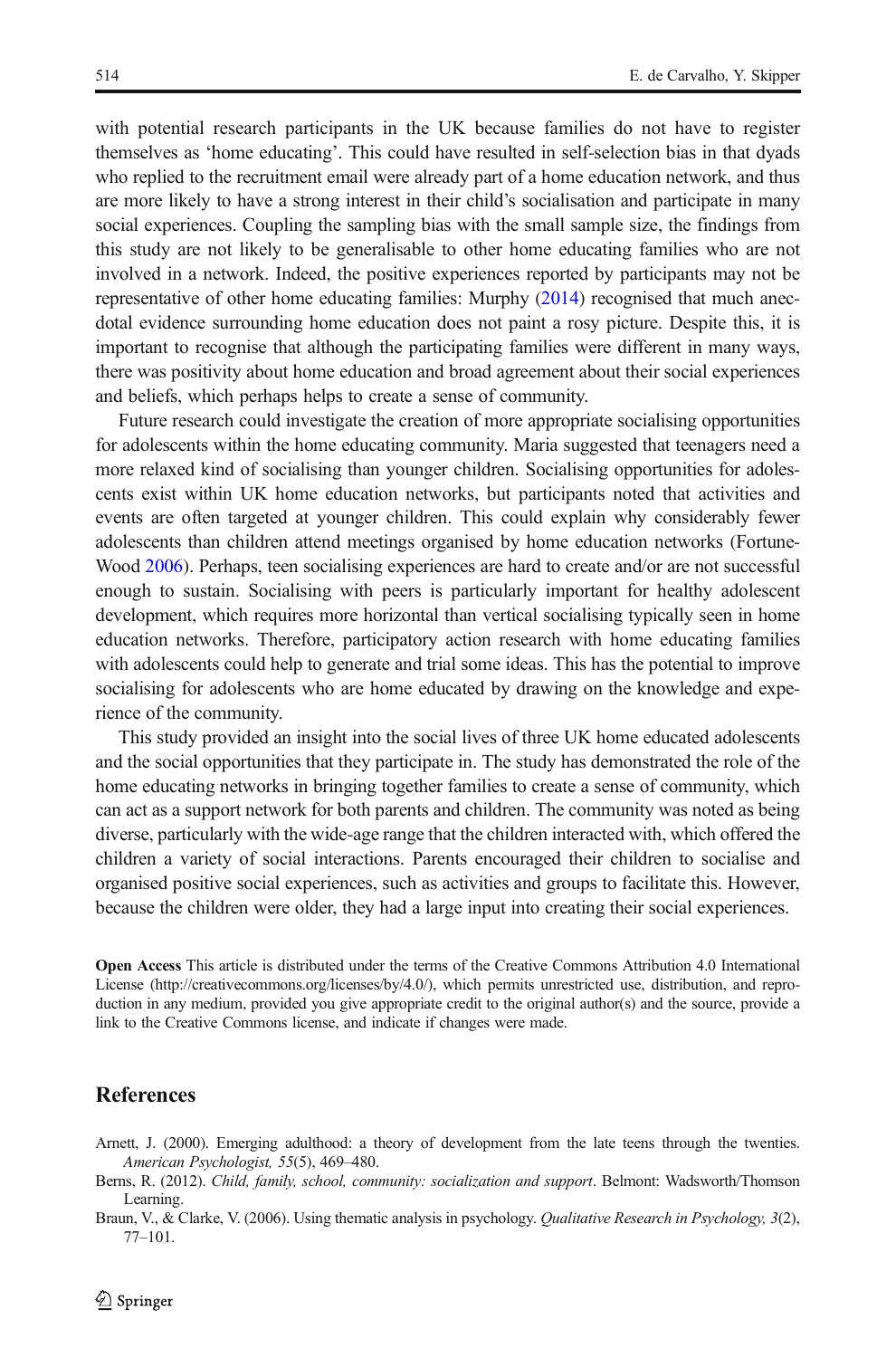- <span id="page-14-0"></span>Brinkmann, S. (2014). Interview. In *Encyclopedia of critical psychology* (pp. 1008–1010). New York, NY: Springer.
- Clarke, V., & Braun, V. (2013). Teaching thematic analysis: overcoming challenges and developing strategies for effective learning. The Psychologist, 26(2), 120–123.
- Collins, W., Maccoby, E., Steinberg, L., Hetherington, E., & Bornstein, M. (2000). Contemporary research on parenting: the case for nature and nurture. American Psychologist, 55(2), 218–232.
- Costanzo, P., & Hoy, M. (2007). Intergenerational relations: themes, prospects, and possibilities. Journal of Social Issues, 63(4), 885–902.
- Department for Education. (2013). Elective home education: guidelines for local authorities. Retrieved from https://www.gov.uk/government/uploads/system/uploads/attachment\_data/file/288135/guidelines\_for\_las on elective home educationsecondrevisev2 0.pdf.
- Ditch the Label. (2015). The annual bullying survey 2015. Retrieved from [http://www.ditchthelabel.org/wp](http://www.ditchthelabel.org/wp-content/uploads/2016/07/abs2015.pdf)[content/uploads/2016/07/abs2015.pdf](http://www.ditchthelabel.org/wp-content/uploads/2016/07/abs2015.pdf).
- Eddis, S. (2015). A case of mistaken identity: Perspectives of home educators and state officials in England and Wales, and Florida, USA. In P. Rothermel (Ed.), International perspectives on home education: Do we still need schools? (pp. 99-109). Hampshire: Palgrave Macmillan.
- Fortune-Wood, M. (2005). The face of home-based education 1: who, why and how. Nottingham: Educational Heretics.
- Fortune-Wood, M. (2006). The face of home-based education 2: numbers, support, special needs. Nottingham: Educational Heretics.
- Granovetter, M. (1973). The strength of weak ties. American Journal of Sociology, 78(6), 1360–1380.
- Greig, A., Taylor, J., & MacKay, T. (2012). Doing research with children: a practical guide (3rd ed.). London: SAGE.
- Hogg, M., & Abrams, D. (1990). Social motivation, self-esteem, and social identity. In D. Abrams & M. Hogg (Eds.), Social identity theory: constructive and critical advances (pp. 44–70). London: Harvester Wheatsheaf.
- Howarth, C. (2002). Identity in whose eyes? The role of representations in identity construction. Journal for the Theory of Social Behaviour, 32(2), 145–162.
- Kraftl, P. (2013). Towards geographies of 'alternative' education: a case study of UK home schooling families. Transactions of the Institute of British Geographers, 38(3), 436–450.
- Kunzman, R., & Gaither, M. (2013). Homeschooling: a comprehensive survey of the research. Other education: The Journal of Educational Alternatives, 1, 4–59.
- Lebeda, S. (2007). Homeschooling: depriving children of social development. Journal of Contemporary Legal Issues, 16, 99–104.
- Medlin, R. (2000). Home schooling and the question of socialization. *Peabody Journal of Education*, 75(1–2), 107–123.
- Medlin, R. (2007). Homeschooled children's social skills. Home School Researcher, 17(1), 1–8.
- Medlin, R. (2013). Homeschooling and the question of socialization revisited. Peabody Journal of Education, 88(3), 284–297.
- Milkie, M., Bianchi, S., Mattingly, M., & Robinson, J. (2002). Gendered division of childrearing: ideals, realities, and the relationship to parental well-being. Sex Roles, 47(1), 21–38.
- Murphy, J. (2014). The social and educational outcomes of homeschooling. Sociological Spectrum, 34(3), 244–272.
- Nelsen, M. (1998). Beyond the stereotypes: home schooling as a legitimate educational alternative. High School Magazine, 6(2), 32–37.
- Obradovic, S., & Howarth, C. (2017). Social representations. In The Wiley-Blackwell Encyclopedia of Social Theory. Retrieved from [https://doi.org/10.1002/9781118430873.est0361.](https://doi.org/10.1002/9781118430873.est0361)
- Osterman, K. (2000). Students' need for belonging in the school community. Review of Educational Research, 70(3), 323–367.
- Parke, R., & Clarke-Stewart, A. (2011). Social development. Hoboken: J. Wiley & Sons.
- Ray, B. (2013). Homeschooling associated with beneficial learner and societal outcomes but educators do not promote it. Peabody Journal of Education, 88(3), 324–341.
- Reis, H., & Wheeler, L. (1991). Studying social interaction with the Rochester Interaction Record. Advances in Experimental Social Psychology, 24, 269–318.
- Renninger, K. (1998). Developmental psychology and instruction: issues from and for practice. In W. Damon, I. Sigel, & K. Renninger (Eds.), Handbook of child psychology: Vol. 4. Child psychology in practice (5th ed., pp. 211–274). New York: Wiley.
- Romanowski, M. (2006). Revisiting the common myths about homeschooling. The Clearing House: A Journal of Educational Strategies, Issues and Ideas, 79(3), 125–129.
- Rose, A., & Rudolph, K. (2006). A review of sex differences in peer relationship processes: potential trade-offs for the emotional and behavioural development of girls and boys. Psychological Bulletin, 132(1), 98–131.